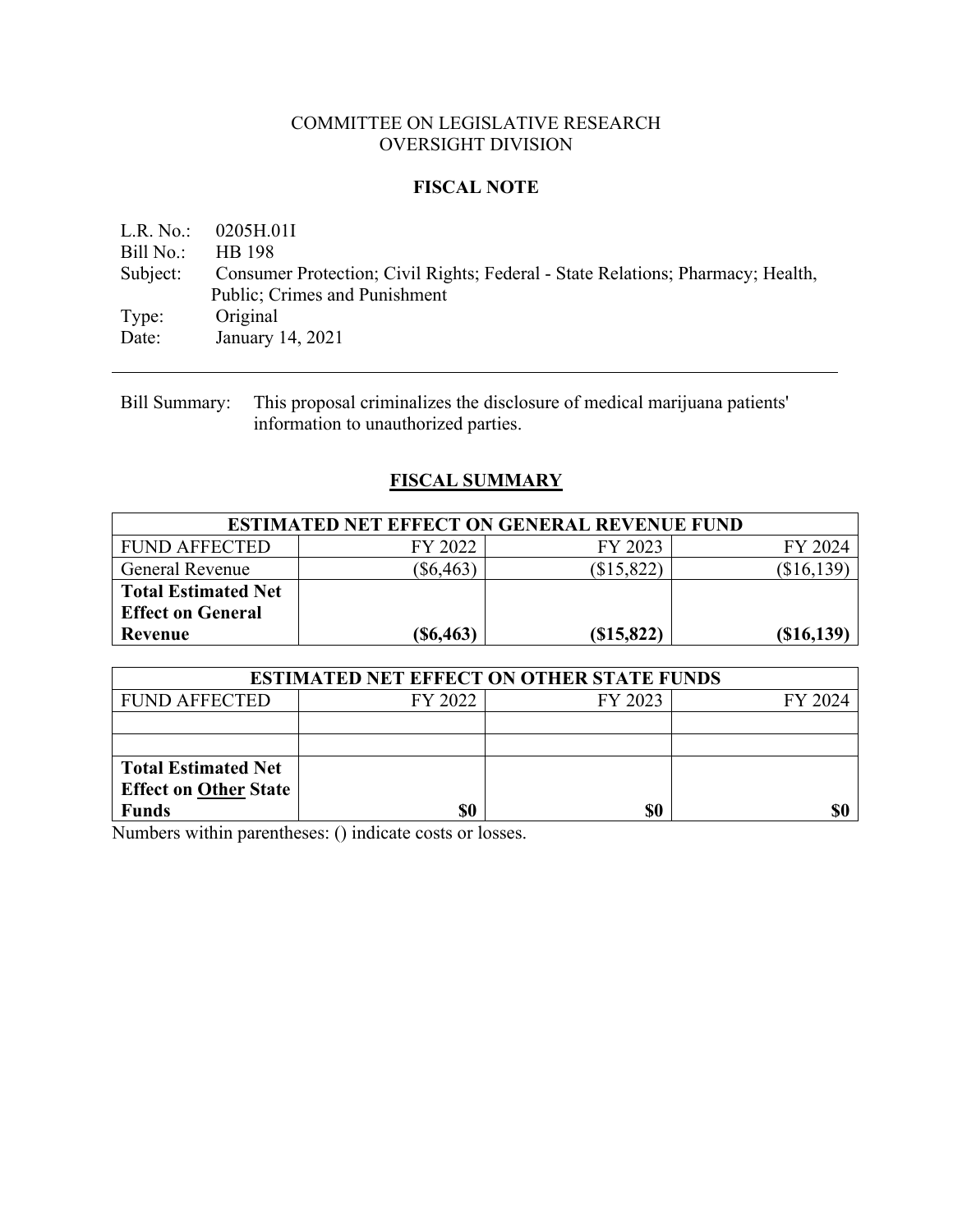L.R. No. 0205H.01I Bill No. HB 198 Page **2** of **6** January 14, 2021

| <b>ESTIMATED NET EFFECT ON FEDERAL FUNDS</b> |         |         |         |  |  |  |  |
|----------------------------------------------|---------|---------|---------|--|--|--|--|
| <b>FUND AFFECTED</b>                         | FY 2022 | FY 2023 | FY 2024 |  |  |  |  |
|                                              |         |         |         |  |  |  |  |
|                                              |         |         |         |  |  |  |  |
| <b>Total Estimated Net</b>                   |         |         |         |  |  |  |  |
| <b>Effect on All Federal</b>                 |         |         |         |  |  |  |  |
| <b>Funds</b>                                 |         | \$0     |         |  |  |  |  |

| <b>ESTIMATED NET EFFECT ON FULL TIME EQUIVALENT (FTE)</b> |         |         |         |  |  |  |  |
|-----------------------------------------------------------|---------|---------|---------|--|--|--|--|
| <b>FUND AFFECTED</b>                                      | FY 2022 | FY 2023 | FY 2024 |  |  |  |  |
|                                                           |         |         |         |  |  |  |  |
|                                                           |         |         |         |  |  |  |  |
| <b>Total Estimated Net</b>                                |         |         |         |  |  |  |  |
| <b>Effect on FTE</b>                                      |         |         |         |  |  |  |  |

☐ Estimated Net Effect (expenditures or reduced revenues) expected to exceed \$250,000 in any of the three fiscal years after implementation of the act.

| <b>ESTIMATED NET EFFECT ON LOCAL FUNDS</b> |  |  |  |  |  |  |  |
|--------------------------------------------|--|--|--|--|--|--|--|
| FY 2022<br>FY 2023<br><b>FUND AFFECTED</b> |  |  |  |  |  |  |  |
|                                            |  |  |  |  |  |  |  |
| \$0<br>\$0<br><b>Local Government</b>      |  |  |  |  |  |  |  |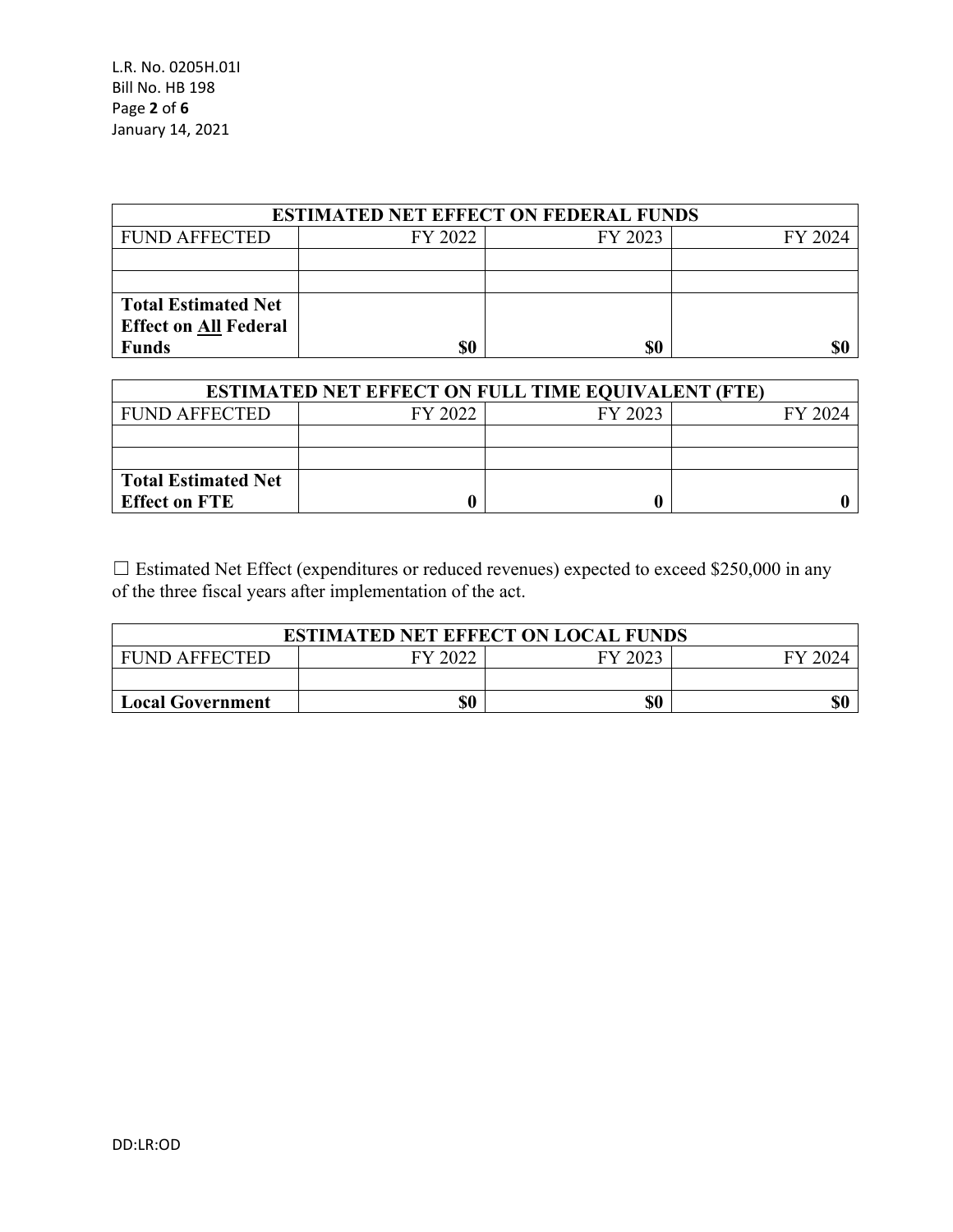## **FISCAL ANALYSIS**

### ASSUMPTION

#### §191.255 – Disclosure of medical marijuana information

Officials from the **Department of Corrections (DOC)** state this proposal creates a new class E felony for the disclosure of medical marijuana patients' information to unauthorized parties.

The department will use the standard E felony response. For each new nonviolent class E felony, the department estimates one person will be sentenced to prison and two to probation. The average sentence for a non-violent class E felony offense is 3.4 years, of which 2.1 years will be served in prison with 1.4 years to first release. The remaining 1.3 years will be on parole. Probation sentences will be 3 years.

The cumulative impact on the DOC is estimated to be 2 additional offenders in prison and 7 on field supervision by FY2024.

|                                          | FY2022         | FY 2023      | FY2024         | FY2025         | FY 2026        | FY2027 | FY2028         | FY2029         | FY 2030        | FY2031 |
|------------------------------------------|----------------|--------------|----------------|----------------|----------------|--------|----------------|----------------|----------------|--------|
| <b>New Admissions</b>                    |                |              |                |                |                |        |                |                |                |        |
| Current Law                              | $\overline{0}$ | $\Omega$     | $\Omega$       | $\Omega$       | $\Omega$       | 0      | $\mathbf{0}$   | $\Omega$       | $\Omega$       |        |
| After Legislation                        | 1              | $\mathbf{1}$ | 1              | 1              |                |        | 1              | 1              |                |        |
| Probation                                |                |              |                |                |                |        |                |                |                |        |
| Current Law                              | $\mathbf 0$    | $\Omega$     | $\Omega$       | $\Omega$       | 0              | 0      | $\Omega$       | $\Omega$       | $\Omega$       |        |
| After Legislation                        | $\overline{2}$ | 2            | 2              | 2              | 2              | 2      | 2              | 2              | 2              | 2      |
| Change (After Legislation - Current Law) |                |              |                |                |                |        |                |                |                |        |
| Admissions                               |                | 1            | 1              | 1              |                |        |                | 1              |                |        |
| Probations                               | 2              | 2            | 2              | $\overline{2}$ | $\overline{2}$ | 2      | 2              | 2              | 2              | 2      |
| <b>Cumulative Populations</b>            |                |              |                |                |                |        |                |                |                |        |
| Prison                                   | 1              | 2            | $\overline{2}$ | 2              | 2              | 2      | 2              | 2              |                |        |
| Parole                                   | ALC:           | m.<br>0.01   | 1              |                |                |        |                |                |                |        |
| Probation                                | 2              | 4            | 6              | 6              | 6              | 6      | 6              | 6              | 6              |        |
| Impact                                   |                |              |                |                |                |        |                |                |                |        |
| Prison Population                        |                | 2            | 2              | $\overline{2}$ | 2              | 2      | $\overline{2}$ | 2              | 2              |        |
| Field Population                         | $\overline{2}$ | 4            | 7              | 7              | 7              | 7      | 7              | $\overline{7}$ | $\overline{7}$ |        |
| <b>Population Change</b>                 | 3              | 6            | 9              | 9              | 9              | 9      | 9              | 9              | 9              | 9      |

Change in prison admissions and probation openings with legislation-Class E Felony (nonviolent)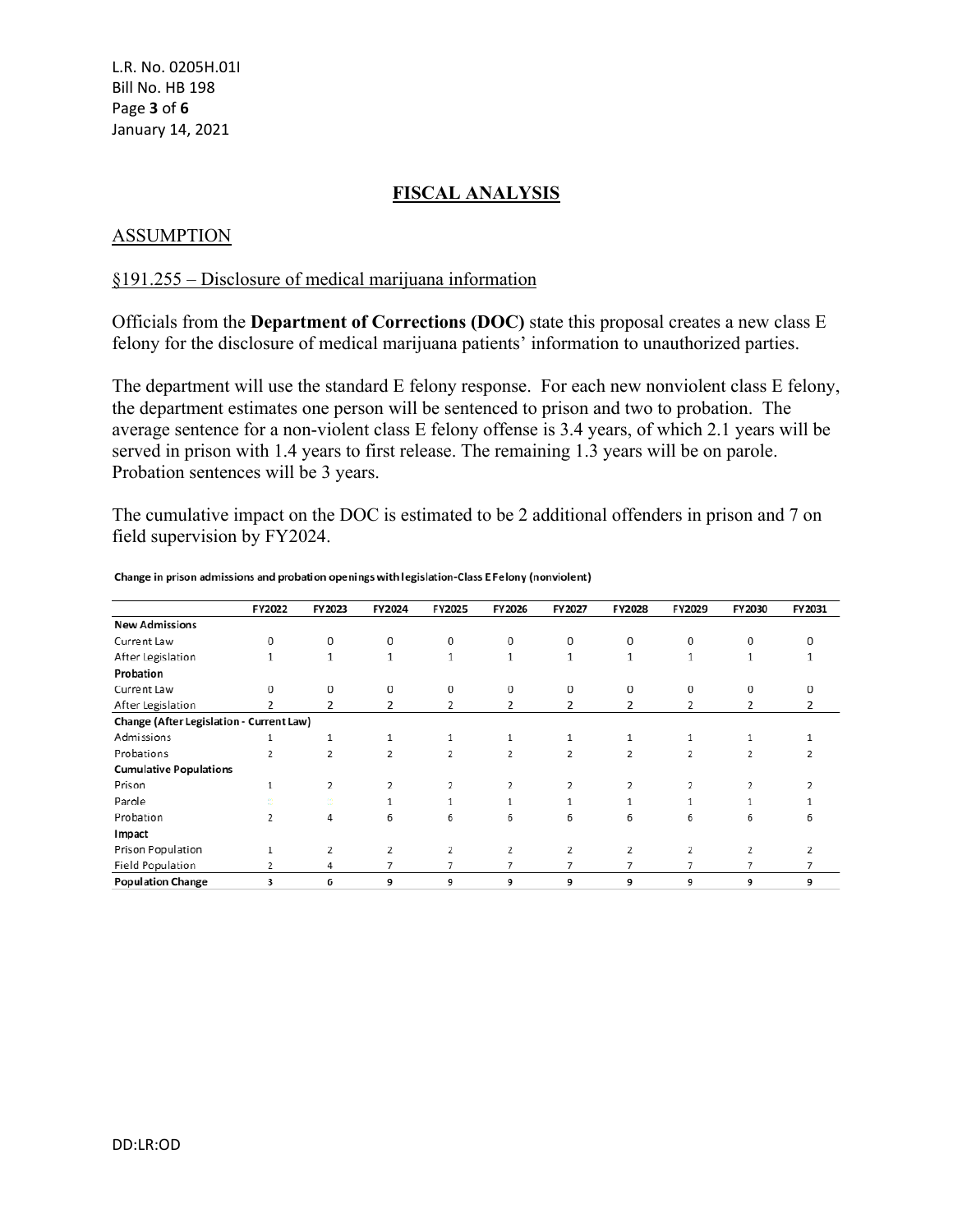|             | # to<br>prison year |             | Cost per Total Costs for<br>prison | $#$ to<br>probation Cost per<br>$\&$ parole | year     | Total cost<br>for<br>and parole inflation) | Grand Total -<br>Prison and<br>Probation<br><b>probation</b> (includes 2%) |
|-------------|---------------------|-------------|------------------------------------|---------------------------------------------|----------|--------------------------------------------|----------------------------------------------------------------------------|
| Year 1      | $\lceil$            |             | $(\$7,756)$ $(\$6,463)$            | $\overline{2}$                              | absorbed | \$0                                        | $(\$6,643)$                                                                |
| Year 2      | 2                   |             | $(\$7,756)$ $(\$15,822)$           | $\overline{4}$                              | absorbed | \$0                                        | (\$15,822)                                                                 |
| Year 3      | <sup>2</sup>        |             | $(\$7,756)$ $(\$16,139)$           | 7                                           | absorbed | \$0                                        | (\$16,139)                                                                 |
| Year 4      | 2                   |             | $(\$7,756)$ $(\$16,461)$           | 7                                           | absorbed | \$0                                        | (\$16,461)                                                                 |
| Year 5      | 2                   |             | $(\$7,756)$ $(\$16,791)$           | 7                                           | absorbed | \$0                                        | (\$16,791)                                                                 |
| Year 6      | <sup>2</sup>        |             | $(\$7,756)$ $(\$17,127)$           | 7                                           | absorbed | \$0                                        | (\$17,127)                                                                 |
| Year 7      | 2                   |             | $(\$7,756)$ $(\$17,469)$           | 7                                           | absorbed | \$0                                        | (\$17,469)                                                                 |
| Year 8      | 2                   |             | $(\$7,756)$ $(\$17,818)$           |                                             | absorbed | \$0                                        | (\$17,818)                                                                 |
| Year 9      | $\overline{2}$      |             | $(\$7,756)$ $(\$18,175)$           |                                             | absorbed | \$0                                        | (\$18,175)                                                                 |
| $Year 10$ 2 |                     | $(\$7,756)$ | (\$18,538)                         |                                             | absorbed | \$0                                        | (\$18,538)                                                                 |

If this impact statement has changed from statements submitted in previous years, it is because the Department of Corrections has changed the way probation and parole daily costs are calculated to more accurately reflect the way the Division of Probation and Parole is staffed across the entire state.

In December 2019, the DOC reevaluated the calculation used for computing the Probation and Parole average daily cost of supervision and revised the cost calculation to be the DOC average district caseload across the state which is 51 offender cases per officer. The new calculation assumes that an increase/decrease of 51 cases would result in a change in costs/cost avoidance equal to the cost of one FTE staff person. Increases/decreases smaller than 51 offenders are assumed to be absorbable.

In instances where the proposed legislation would only affect a specific caseload, such as sex offenders, the DOC will use the average caseload figure for that specific type of offender to calculate cost increases/decreases. For instances where the proposed legislation affects a less specific caseload, DOC projects the impact based on prior year(s) actual data for DOC's 48 probation and parole districts.

The DOC cost of incarceration in \$21.251 per day or an annual cost of \$7,756 per offender. The DOC cost of probation or parole is determined by the number of P&P Officer II positions that would be needed to cover the new caseload.

**Oversight** does not have any information contrary to that provided by DOC. Therefore, Oversight will reflect DOC's impact for fiscal note purposes.

Officials from the **Missouri Office of Prosecution Services (MOPS)** assume the proposal will have no measurable fiscal impact on MOPS. The enactment of a new crime creates additional

DD:LR:OD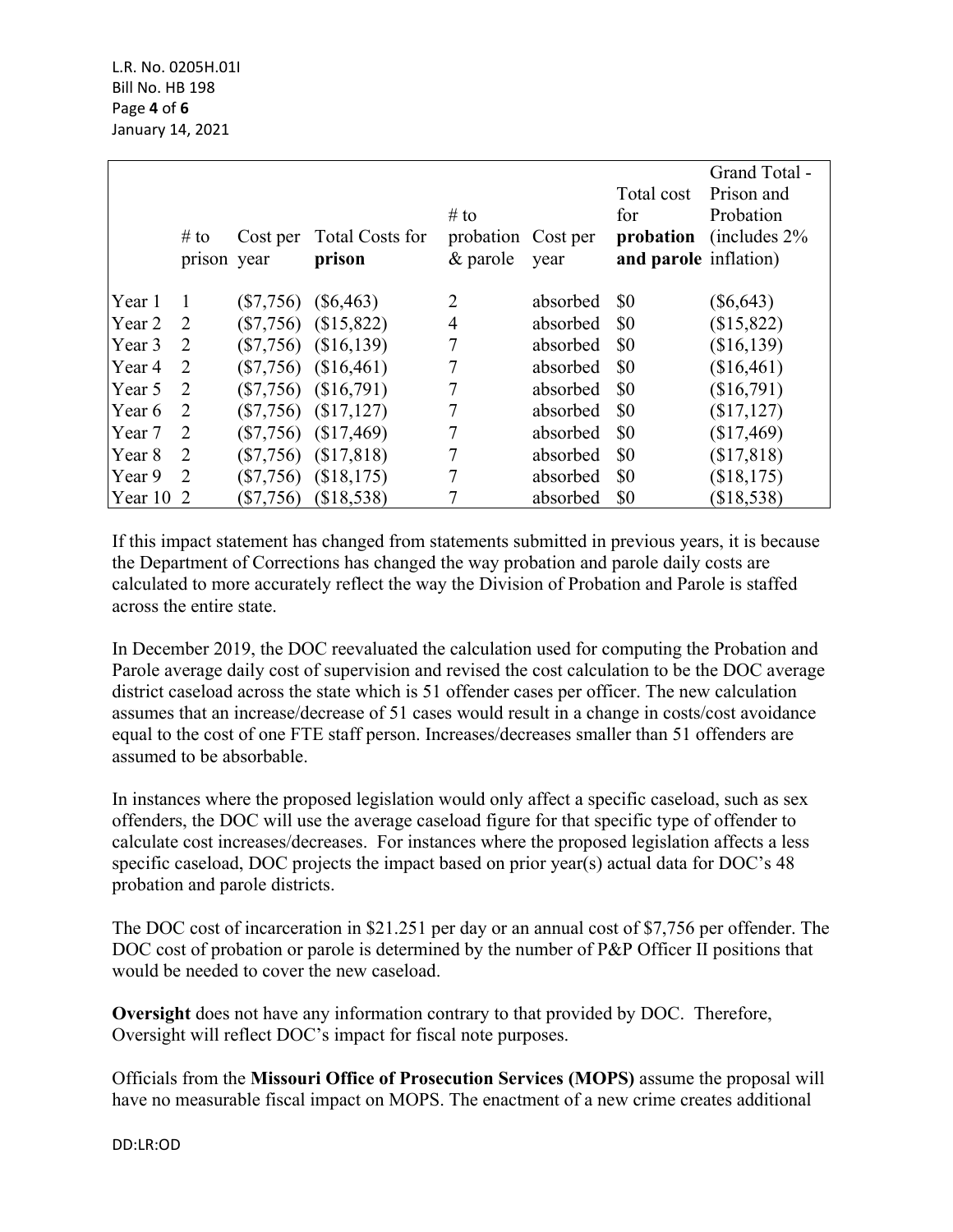L.R. No. 0205H.01I Bill No. HB 198 Page **5** of **6** January 14, 2021

responsibilities for county prosecutors which may, in turn, result in additional costs, which are difficult to determine.

Officials from the **Attorney General's Office**, the **Department of Health and Senior Services**, the **Department of Public Safety – Missouri Highway Patrol**, the **Office of the State Courts Administrator**, and the **Office of the State Public Defender** each assume the proposal will have no fiscal impact on their respective organizations.

**Oversight** does not have any information to the contrary. Therefore, Oversight will reflect a zero impact in the fiscal note for these agencies.

| FISCAL IMPACT-           | FY 2022            | FY 2023       | FY 2024      |
|--------------------------|--------------------|---------------|--------------|
| <b>State Government</b>  | $(10 \text{ Mo.})$ |               |              |
|                          |                    |               |              |
| <b>GENERAL</b>           |                    |               |              |
| <b>REVENUE FUND</b>      |                    |               |              |
|                          |                    |               |              |
| $Costs - DOC$            |                    |               |              |
| $(\S 565.240)$ Increased |                    |               |              |
| incarceration costs      | $(\$6,463)$        | (\$15,822)    | $(\$16,139)$ |
|                          |                    |               |              |
| <b>ESTIMATED NET</b>     |                    |               |              |
| <b>EFFECT ON</b>         |                    |               |              |
| <b>GENERAL</b>           |                    |               |              |
| <b>REVENUE FUND</b>      | (S6, 463)          | $($ \$15,822) | $(\$16,139)$ |

| FISCAL IMPACT-   | 12022<br>FY | 2023<br>FV                            | FY 2024    |
|------------------|-------------|---------------------------------------|------------|
| Local Government | $10$ Mo.    |                                       |            |
|                  |             |                                       |            |
|                  | <u>\$0</u>  | $\underline{\mathbb{S}}\underline{0}$ | <b>\$0</b> |

# FISCAL IMPACT – Small Business

No direct fiscal impact to small businesses would be expected as a result of this proposal.

### FISCAL DESCRIPTION

This bill prohibits state agencies from disclosing to the federal government or any unauthorized third party a statewide list or any individual information of persons who have applied for or obtained a medical marijuana card. The penalty for violation is a class E felony.

This legislation is not federally mandated, would not duplicate any other program and would not require additional capital improvements or rental space.

DD:LR:OD